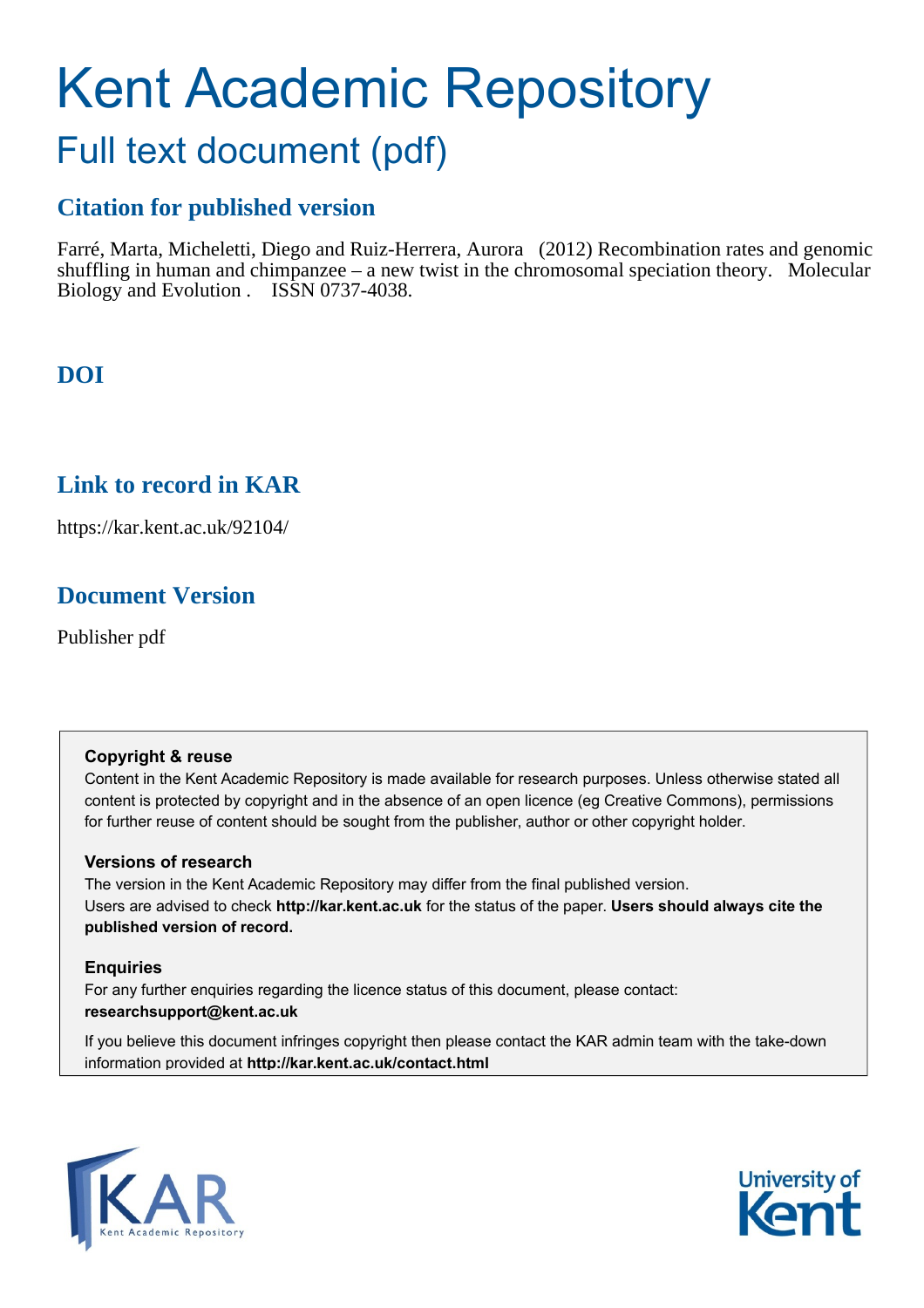## Recombination Rates and Genomic Shuffling in Human and Chimpanzee—A New Twist in the Chromosomal Speciation **Theory**

Marta Farré, $^1$  Diego Micheletti, $^2$  and Aurora Ruiz-Herrera $^{\ast,1,3}$ 

 $^{\rm 1}$ Departament de Biologia Cellular, Fisiologia i Immunologia. Universitat Autònoma de Barcelona, Campus UAB, Cerdanyola del Vallès, Barcelona, Spain

<sup>2</sup>IRTA, Center for Research in Agricultural Genomics CSIC-IRTA-UAB-UB, Campus UAB, Edifici CRAG, Barcelona, Spain

 $^3$ Institut de Biotecnologia i Biomedicina (IBB), Universitat Autònoma de Barcelona, Campus UAB, Cerdanyola del Vallès, Barcelona, Spain

\*Corresponding author: E-mail: aurora.ruizherrera@uab.cat.

Associate editor: Hideki Innan

#### Abstract

A long-standing question in evolutionary biology concerns the effect of recombination in shaping the genomic architecture of organisms and, in particular, how this impacts the speciation process. Despite efforts employed in the last decade, the role of chromosomal reorganizations in the human–chimpanzee speciation process remains unresolved. Through whole-genome comparisons, we have analyzed the genome-wide impact of genomic shuffling in the distribution of human recombination rates during the human–chimpanzee speciation process. We have constructed a highly refined map of the reorganizations and evolutionary breakpoint regions in the human and chimpanzee genomes based on orthologous genes and genome sequence alignments. The analysis of the most recent human and chimpanzee recombination maps inferred from genome-wide single-nucleotide polymorphism data revealed that the standardized recombination rate was significantly lower in rearranged than in collinear chromosomes. In fact, rearranged chromosomes presented significantly lower recombination rates than chromosomes that have been maintained since the ancestor of great apes, and this was related with the lineage in which they become fixed. Importantly, inverted regions had lower recombination rates than collinear and noninverted regions, independently of the effect of centromeres. Our observations have implications for the chromosomal speciation theory, providing new evidences for the contribution of inversions in suppressing recombination in mammals.

Key words: recombination, speciation, human, hemiplasy, chimpanzee, inversions, reorganizations.

#### Introduction

Reorganization (shuffling) of the genomic landscape plays an important role in the evolutionary processes as well as in the development of inherited diseases and carcinogenesis. Traditionally, it has been argued that chromosomal reorganizations may contribute to speciation due to the underdominant fitness effects associated with meiotic abnormalities, and the creation of unbalanced gametes in heterozygotes (White et al. 1978). But this model has important limitations given that "underdominance" is likely to occur in small, inbred populations, or when rearrangements are weakly underdominant individually, but strongly underdominant in combination (White et al. 1978; King 1993), and are difficult to test in natural populations. More recently, a number of related studies have proposed an alternative explanation by which chromosomal rearrangements could reduce gene flow and potentially contribute to speciation by the suppression of recombination (Noor et al. 2001; Rieseberg 2001). According to this "suppressed recombination" model, chromosome rearrangements could have a minimal influence on fitness, but would suppress recombination leading to the

reduction of gene flow across genomic regions and to the accumulation of incompatibilities. Recombination provides physical connections between homologs during the first meiotic division, contributing to correct chromosomal segregation. Although recombination can occur at the somatic level (such as V(D)J recombination produced in the immune system), only those recombination events occurring in the germ line are relevant for the speciation process. Recombination introduces inheritable new chromosomal variants that can become fixed with a probability that depends on various population genetic parameters (i.e., frequency, effective population size, among others), contributing, in the long term, to the formation of new species. Few empirical data are available that address the mechanisms by which new chromosomal variants are fixed in populations of mammalian species, and how recombination influences chromosomal speciation and vice versa. In this regard, two models [Kirkpatrick–Barton model (Kirkpatrick and Barton 2006) and Navarro–Barton model (Navarro and Barton 2003)] have been formulated to explain 1) how, under divergent selection, chromosomal rearrangements can be fixed in

 $\odot$  The Author(s) 2012. Published by Oxford University Press on behalf of the Society for Molecular Biology and Evolution. This is an Open Access article distributed under the terms of the Creative Commons Attribution Non-Commercial License (http://creativecommons.org/licenses/by-nc/3.0/), which permits unrestricted non-commercial use, distribution, and reproduction<br>in any medium, provided the original work is properly cited.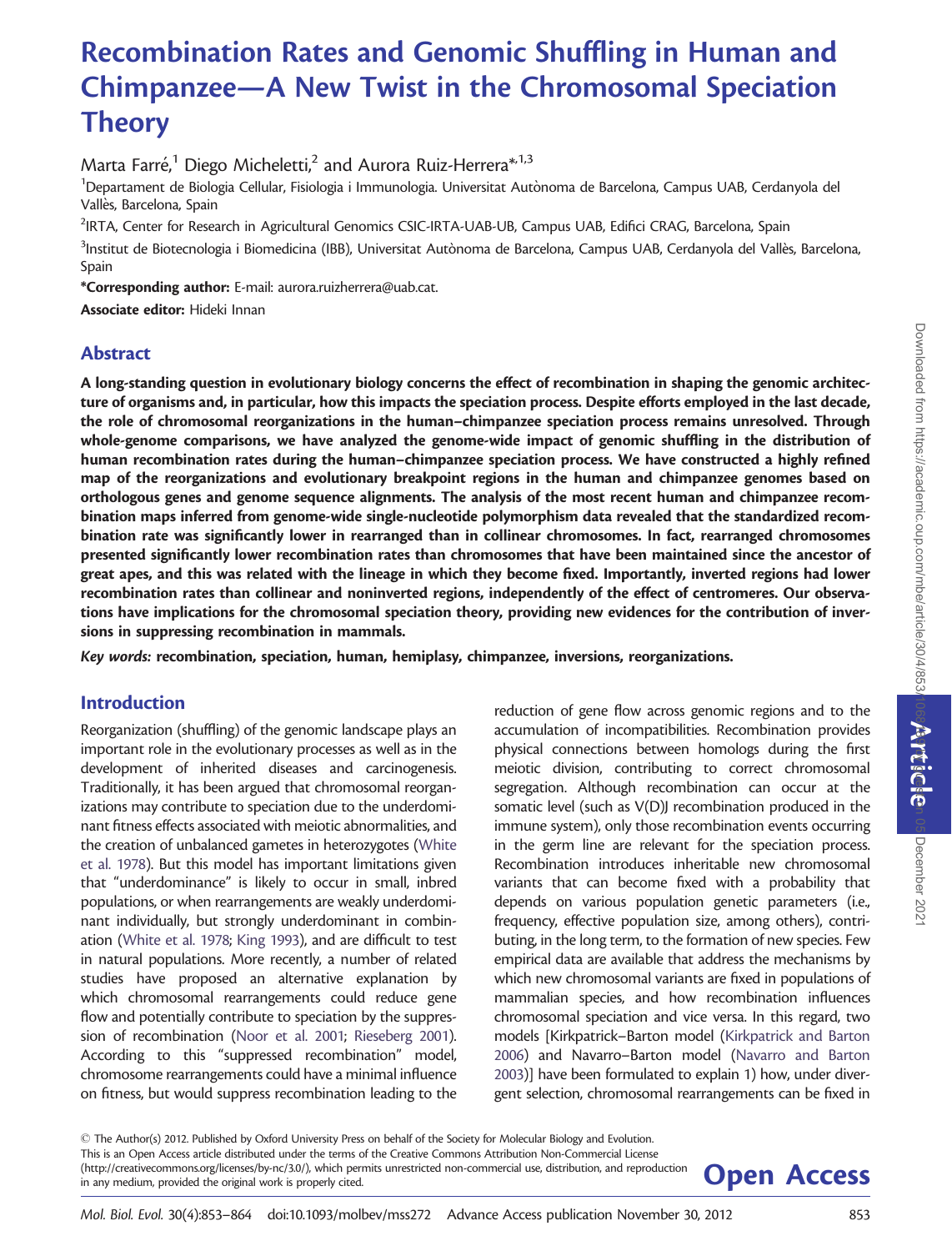two parapatric populations (in the presence of gene flow) and 2) by which mechanisms these contribute to speciation (revised in Faria and Navarro 2010). In both case, these formulations require a reduction of recombination between heterokaryotyes (chromosomes displaying alternate forms for rearrangements) as a crucial factor for speciation in parapatry.

Direct and indirect evidences of suppressed recombination within rearranged segments have been reported in the literature (Brown and O'Neill 2010; Faria and Navarro 2010). Direct evidence includes the analysis of recombination in the gametes and/or the offspring when reorganization (inversions and/or translocations) occurs. Data supporting recombination suppression by inversions has been provided by early cytogenetic studies in mammals, especially rodents (Ashley et al. 1981; Greenbaum and Reed 1984; Hale 1986) and Drosophila (Navarro and Ruiz 1997; Navarro et al. 1997). Hale (1986) described heterosynapsis (asynapsis) and, therefore, suppression of chiasmata (chromosomal configurations resulted from meiotic crossovers [COs]) formation within heterozygous pericentric inversions in the Sitka deer mouse (Peromyscus sitkenssi) as a mechanism for the maintenance of pericentric inversion polymorphisms in wild populations. Borodin et al. (Borodin et al. 2008) detected a reduction in MLH1 foci (a meiotic protein that marks COs) in translocated chromosomes of the common shrew (Sorex araneus), whereas two independent studies (Castiglia and Capanna 2002; Dumas and Britton-Davidian 2002) have reported a reduction in chiasmata number in house mice (Mus musculus domesticus) with Robertsonian (Rb) translocations.

On the other hand, indirect evidence for the suppression of recombination has included the analysis of rates of genetic divergence between rearranged and collinear chromosomes (Navarro and Barton 2003). High rates of sequence divergence detected in genes located at, or near, chromosomal rearrangements have been interpreted as indirect evidence of chromosomal speciation through suppressed recombination (Marques-Bonet et al. 2007). This latter approach has been used in several studies on Drosophila (Brown et al. 2004; Kulathinal et al. 2008), Helianthus sp. (sunflower) (Rieseberg et al. 1995, 1999), Solanaceae (Rieseberg and Willis 2007), and Anopheles (Besansky et al. 2003; Michel et al. 2006). In mammals, two studies (Yannic et al. 2009; Franchini et al. 2010) detected reduced gene flow within the reorganized regions (Rb translocations in heterokaryotypes) in house mouse and shrew populations, respectively, probably as a consequence of a fall-off in recombination around the centromeric regions. The study of the human and chimpanzee, on the other hand, (Navarro and Barton 2003) has provided contradictory results so far (Vallender and Lahn 2004; Zhang et al. 2004; Marques-Bonet and Navarro 2005; Marques-Bonet et al. 2007) and demonstration of recombination suppression in these species remains elusive.

Moreover, if genomic shuffling is affecting evolutionary and speciation processes, through the mechanical shearing at evolutionary breakpoints, how does this reorganization impact meiotic recombination? The assumption that some chromosomal regions have been reused during the

mammalian chromosomal evolution (Murphy et al. 2005; Ruiz-Herrera et al. 2006; Larkin et al. 2009; Robinson and Ruiz-Herrera 2010) has lead evolutionary biologists to investigate whether there is any particular DNA configuration or composition underpinning genomic instability. In this sense, it has been reported that breakpoint regions co-localize with fragile sites (Ruiz-Herrera et al. 2005) and are enriched in repetitive elements, such as tandem repeats (Ruiz-Herrera et al. 2006; Farre et al. 2011), segmental duplications (Bailey and Eichler 2006; Kehrer-Sawatzki and Cooper 2008), and transposable elements (Caceres et al. 1999; Bourque 2009; Carbone et al. 2009; Delprat et al. 2009; Longo et al. 2009; Farre et al. 2011). However, few empirical data focus on the relationship between evolutionary breakpoint regions (EBRs) and recombination rates. Initial studies in Drosophila have described a strong reduction of recombination around inversion breakpoints and within the reorganization itself (Navarro et al. 1997). But the question whether this pattern also holds for mammals (in our study human and chimpanzee) remains unanswered despite the efforts in the last decade (Navarro and Barton 2003; Vallender and Lahn 2004; Zhang et al. 2004; Marques-Bonet and Navarro 2005; Marques-Bonet et al. 2007). Here, we analyze the recombination rate in homologous synteny blocks ([HSBs] i.e., regions where the gene order has been conserved among species) and EBRs (i.e., regions where the synteny has been disrupted due to genome shuffling—see Ruiz-Herrera et al. 2006) in the human and chimpanzee genomes by taking advantage of the most recent human and chimpanzee recombination map inferred from genome-wide single-nucleotide polymorphism (SNP) data (Kong et al. 2010; Auton et al. 2012). Moreover, we determine whether chromosomal reorganizations (i.e., inversions) may have had a genome-wide impact in the distribution of human and chimpanzee recombination rates. Overall, our data provide compelling evidence for the existence of low recombination rates within genomic regions that have been rearranged in the chromosomal evolution of human and chimpanzee.

#### Results

#### Whole-Genome Comparisons between Human and Chimpanzee Genomes

A total of 17,360 orthologous genes between the human and chimpanzee genomes and 16,409 orthologous genes between the human and orangutan were used in our estimations of EBRs. We identified 43 HSBs and 37 EBRs in the human genome, ranging from 5 bp to 171 kb with a median length of 9.8 kb [\(supplementary table S1,](http://mbe.oxfordjournals.org/lookup/suppl/doi:10.1093/molbev/mss272/-/DC1) [Supplementary Material](http://mbe.oxfordjournals.org/lookup/suppl/doi:10.1093/molbev/mss272/-/DC1) online). Overall, we confirmed and refined the breakpoints involved in nine large inversions detected by previous studies (Kehrer-Sawatzki and Cooper 2008), affecting homologous chromosomes 1, 4, 5, 9, 12, 15, 16, 17, and 18, in addition to the fusion responsible for human chromosome 2. Additionally, we detected four indels (insertion/deletions) (three of them in chromosome 2 and one in chromosome 10) and 8 microinversions (less than 4.3 Mb) affecting chromosomes 1, 7, 10, 19, X and Y. As a whole, macrorearrangements encompassed 318 Mb of the whole human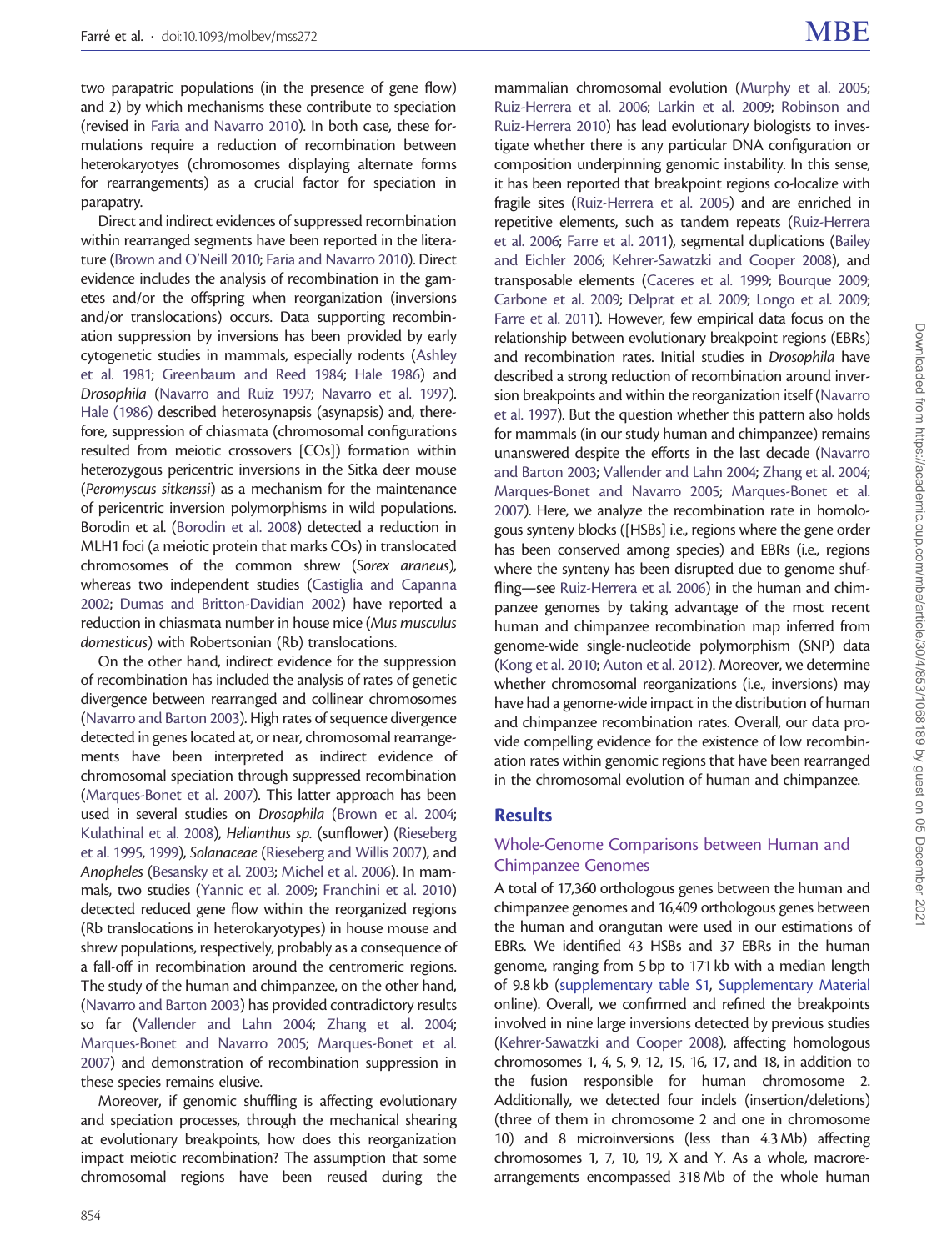

FIG. 1. Evolutionary history of human chromosomes superimposed on the phylogeny of great apes. Black lines within the phylogenetic tree represent the ancestral state of the chromosomes, whereas red and orange lines represent the rearranged forms. Orangutan maintains the ancestral form for orthologous chromosomes 3 and 11, whereas human, chimpanzee, and gorilla forms are derived. Orthologous chromosomes 1, 2, and 18 have been rearranged in the lineage leading to humans, whereas orthologous chromosomes 4, 9, 15, 16, and 17 are rearranged in the lineage leading to chimpanzee. Ancestral chromosome 5 has been maintained in orangutan and human but has suffered two independent inversions in chimpanzee and gorilla, respectively. Chromosome 7 has suffered one inversion, which has been fixed in gorilla, and another inversion has been fixed in the lineage leading to human and chimpanzee. Chromosome 10 underwent one inversion that was fixed in human and chimpanzee, and a new inversion fixed in gorilla. Finally, chromosome 12 has maintained the ancestral form in humans and orangutans but has undergone an inversion that has been fixed in chimpanzee and gorilla, therefore, the polymorphic state has persisted across multiple speciation nodes (gorilla–human–chimpanzee and human– chimp).

genome (ranging from 12.3 to 77.36 Mb, with a median size of 40 Mb), whereas the microrearrangements spanned 10.8 Mb, ranging from 12.5 kb to 4.3 Mb. Finally, we divided the rearranged chromosomes into regions considered as inverted and noninverted (i.e., if they were included or excluded in the reorganization). Overall, inverted regions encompassed 328.57 Mb of the human genome, while noninverted regions represented 1.67 Gb of the human genome.

Using the chimpanzee genome as a reference, we detected 38 EBRs when compared with the human genome, ranging from 2 pb to 756 kb and a median length of 42.8 kb [\(supple](http://mbe.oxfordjournals.org/lookup/suppl/doi:10.1093/molbev/mss272/-/DC1)[mentary table S1](http://mbe.oxfordjournals.org/lookup/suppl/doi:10.1093/molbev/mss272/-/DC1), [Supplementary Material](http://mbe.oxfordjournals.org/lookup/suppl/doi:10.1093/molbev/mss272/-/DC1) online). Largely, macrorearrangements affected 298.29 Mb of the chimpanzee genome, whereas microrearrangements spanned 10.61 Mb. Once we divided the rearranged chromosomes into inverted and noninverted regions, we found that, as a whole, inverted regions occupied 309.63 Mb and noninverted regions encompassed 1.31 Gb of the chimpanzee genome.

Finally, we proceeded to date the large inversions detected based on previous reports (Yunis and Prakash 1982; Kehrer-Sawatzki and Cooper 2008) (fig. 1). It is known that the ancestral form of orthologous chromosomes 3 and 11 are conserved in orangutan, but suffered an inversion that has been fixed in the human–chimpanzee–gorilla ancestor. The orangutan also presents the ancestral forms for orthologous chromosomes 7 and 10, each of which suffered different inversions at different speciation nodes (fig. 1). Human chromosomes 1, 2, 4, 5, 9, 12, 15, 16, 17, and 18 are rearranged between human and chimpanzee; inversions affecting human chromosome 1 and 18 have occurred only in the human lineage (i.e., are autapomorphies), whereas the rest (on chimpanzee chromosomes 4, 5, 9, 12, 15, 16, and 17)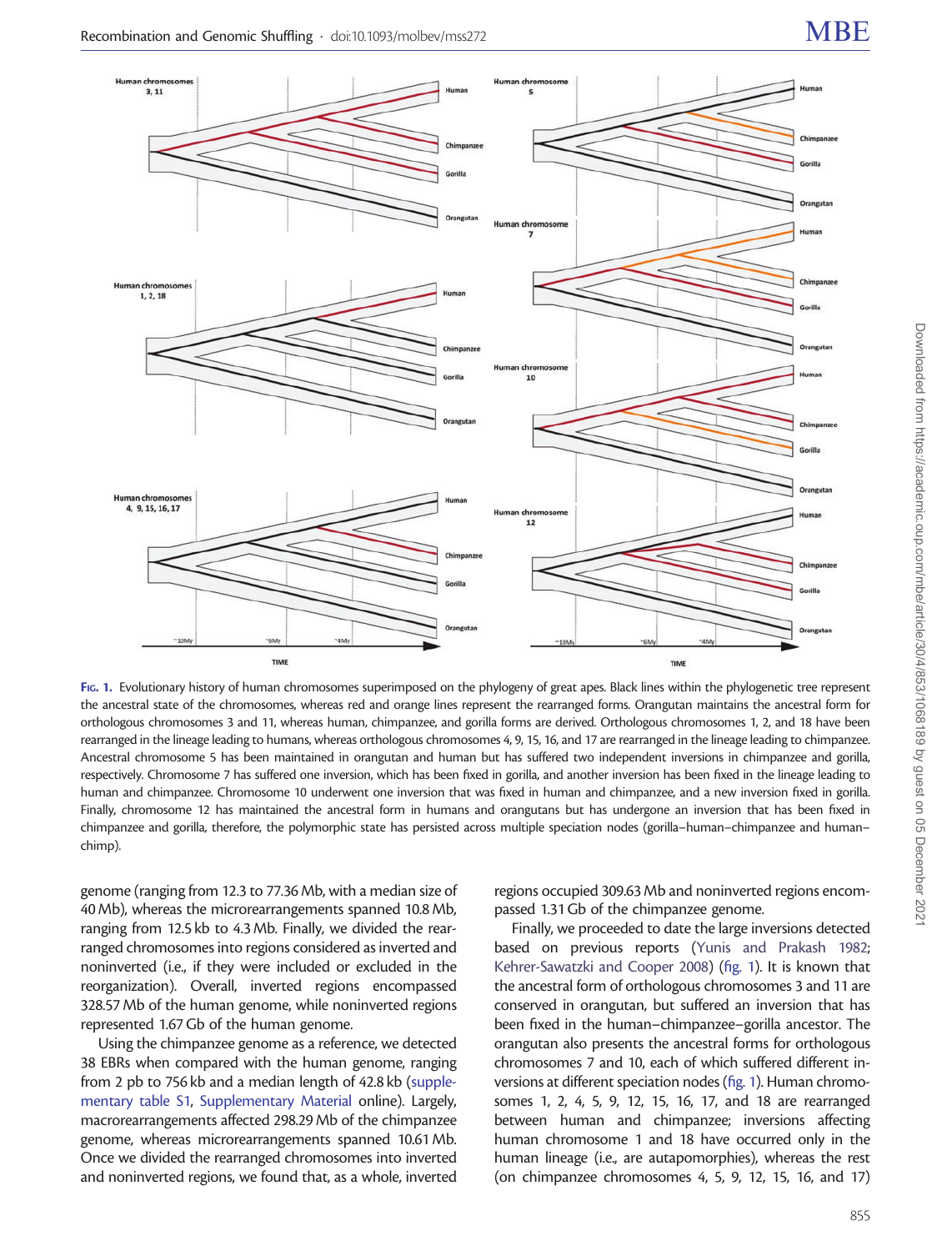

FIG. 2. Correlation between chromosomal length and recombination rates. SRRs for each human (A) and chimpanzee (B) chromosomes are shown.

have become fixed in the lineage leading to chimpanzee (Kehrer-Sawatzki and Cooper 2008). Finally, human chromosomes 6, 8, 13, 14, 19, 20, 21, and 22 have been maintained as collinear orthologous in the great apes since common ancestry.

#### Recombination Rates and Chromosomal **Reorganizations**

We analyzed the standardized human recombination maps described by Kong et al. (2010) to study the association between recombination rate and genomic shuffling in the human genome. Comparable data for the chimpanzee whole genome sequence was also used (Auton et al. 2012). For the analysis of the human genome, we used the sexaveraged (female and male) recombination map, which provides a total of 4,006 "hotspots" with standardized recombination rate (SRR)  $\geq$  10. A first analysis showed that SRR is

not homogeneously distributed among human chromosomes (Kruskal–Wallis test,  $P < 0.0001$ ). The lowest average SRR (0.856) was on human chromosome 9, whereas the highest (1.559) was on human chromosome 22 (fig. 2A). We found a strong correlation between recombination rate and chromosome size ( $R^2 = 0.867$ , P value < 0.0001) indicating that smaller chromosomes have a higher recombination rates than do larger chromosomes (fig. 2A). For the chimpanzee genome, we calculated the average recombination rate in windows of 10 kb to compare it with the human data. We found the same pattern as in human chromosomes, given that smaller chromosomes showed higher recombination rate than larger chromosomes ( $R^2 = 0.380$ , P value = 0.0016) (fig. 2B). These results corroborate previous observations in mammals that show how larger chromosomes tend to accumulate larger numbers of COs, and that each chromosome generally presents at least one CO (Sun et al. 2005). Small chromosomes, on the other hand, are expected to have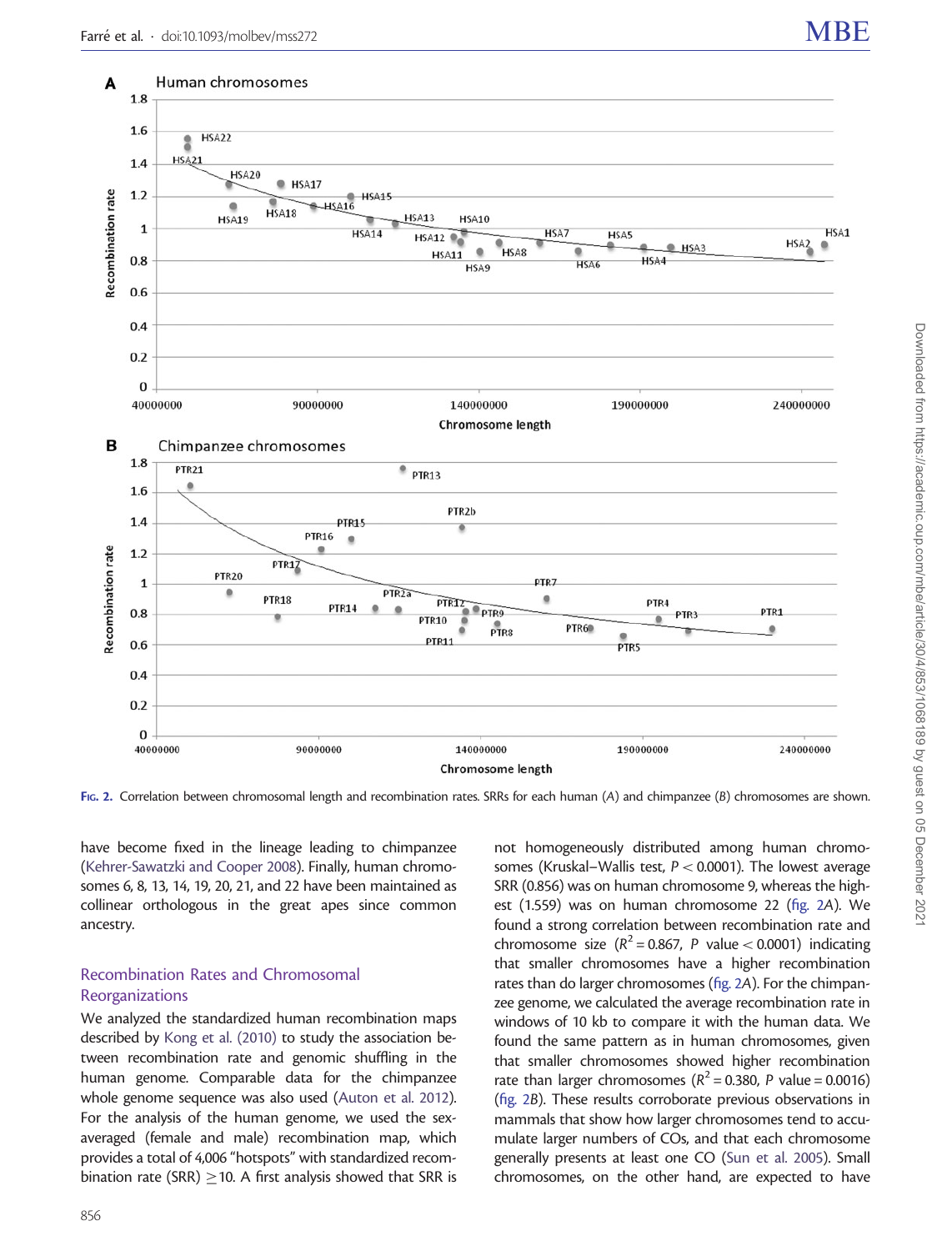

FIG. 3. Distribution of recombination rates. (A) SRR along the human chromosome 4. SRR (y axis) are shown as needles across nonoverlapping windows of 10 kb in the whole chromosomal length (x axis). The genomic region affected by an inversion is depicted in gray, whereas noninverted regions are showed in black. The white rectangle indicates the centromere. Average recombination rate for each region is shown in numbers in the x axis. (B) Schematic representation of how recombination rates (SRR) varies along observed and simulated inversions. Average SRR across inverted and noninverted regions in observed (black) and simulated (dark gray) chromosomes. The light gray square shows the inverted region around the centromere. Differences between simulated and observed inversions are significantly different ( $t$  test,  $P$  value  $< 0.0001$ ) (see text for details).

higher recombination rates than large chromosomes to ensure the resolution of, at least, one CO, and therefore guarantee a correct disjunction during meiosis. Moreover, we observed that recombination rate was not uniformly distributed across each human chromosome, which presented clusters of "hotspots" and "coldspots" along chromosomal regions (fig. 3A and [supplementary fig. S1,](http://mbe.oxfordjournals.org/lookup/suppl/doi:10.1093/molbev/mss272/-/DC1) [Supplementary](http://mbe.oxfordjournals.org/lookup/suppl/doi:10.1093/molbev/mss272/-/DC1) [Material](http://mbe.oxfordjournals.org/lookup/suppl/doi:10.1093/molbev/mss272/-/DC1) online). This follows the nonrandom distribution of COs described in other species (Petes 2001).

We compared SRR between collinear and rearranged chromosomes to assess whether the distribution of recombination rate is affected by chromosomal reorganizations. First, the average recombination rate was estimated by considering all the 10 kb windows for each chromosome as a whole. In the human genome, this was found to be significantly higher in collinear (0.975) than in rearranged (0.944) chromosomes (Mann–Whitney's U test,  $P < 0.0001$ ) (table 1). We then classified rearranged chromosomes into genomic regions affected (inverted) or not affected (noninverted) by rearrangement. Importantly, inverted regions present significantly lower recombination rates (0.715) than do collinear (0.975) and noninverted regions (1.001) (Kruskal–Wallis test,  $P < 0.0001$ ), showing a possible effect of suppression of recombination within inverted regions (table 1). To evaluate the effect of chromosomal length in the results, we performed a regression analysis in rearranged and collinear chromosomes and compared the resulting slopes  $(-0.38$  for collinear and  $-0.29$  for rearranged) by means of a t test. Differences among slopes between collinear and rearranged chromosomes were not statistically significant ( $t$  test,  $P = 0.217$ ), suggesting that in both collinear and rearranged chromosomes, SRR correlate with the chromosomal size  $(R^2 = 0.93$  for collinear chromosomes and  $R^2$  = 0.72 for rearranged).

Finally, we considered the length of the region involved in rearrangements by grouping each inverted region into microor macrorearrangements. In doing so, we detected a significantly lower recombination rates in genomic regions within macro- (0.713) rather than within microrearrangements

Table 1. Comparison of Means Recombination Rates in Each Type of Chromosome and Region (inverted, noninverted, or collinear).

| Type of Region | Mean SRR | <b>Standard Error</b> |
|----------------|----------|-----------------------|
| Collinear      | 0.975    | 0.009                 |
| Rearranged     | 0.944    | 0.006                 |
| Collinear      | 0.975    | 0.009                 |
| Noninverted    | 1.001    | 0.007                 |
| Inverted       | 0.715    | 0.012                 |

NOTE.—Rearranged chromosomes exhibited a lower recombination rate than do collinear chromosomes (Mann–Whitney's U test,  $P < 0.0001$ ). Recombination rate is significantly lower in inverted regions compared with collinear and noninverted regions (Kruskal–Wallis test, P< 0.0001).

Table 2. Comparison of Means of Recombination Rate in Regions that Have Suffered Macro- and Microrearrangements.

| Type of Rearrangement | Mean SRR | <b>Standard Error</b> |
|-----------------------|----------|-----------------------|
| Nonrearranged         | 0.996    | 0.005                 |
| Microrearrangement    | 0.976    | 0.108                 |
| Macrorearrangement    | 0.713    | 0.012                 |

NOTE.—Recombination rate is lower in regions affected by macrorearrangements compared with those affected by microrearrangements or those that are not rearranged (Kruskal–Wallis test, P< 0.0001).

(0.976) and nonrearranged regions (0.996) (Kruskal–Wallis test,  $P < 0.0001$ ), suggesting that macrorearrangements have a stronger impact on reducing recombination rate than do microrearrangements (table 2). When analyzing each rearranged human chromosome separately, a striking pattern emerged whereby regions affected by inversions showed lower SRR than did noninverted regions (fig. 3A and [supplementary fig. S1](http://mbe.oxfordjournals.org/lookup/suppl/doi:10.1093/molbev/mss272/-/DC1), [Supplementary Material](http://mbe.oxfordjournals.org/lookup/suppl/doi:10.1093/molbev/mss272/-/DC1) online). Moreover, when the size of the inverted genomic region is considered, macroreorganizations have lower recombination rates than microrearrangements ([supplementary fig. S1,](http://mbe.oxfordjournals.org/lookup/suppl/doi:10.1093/molbev/mss272/-/DC1) [Supplementary Material](http://mbe.oxfordjournals.org/lookup/suppl/doi:10.1093/molbev/mss272/-/DC1) online), observations consistent with data obtained by the whole genome analysis.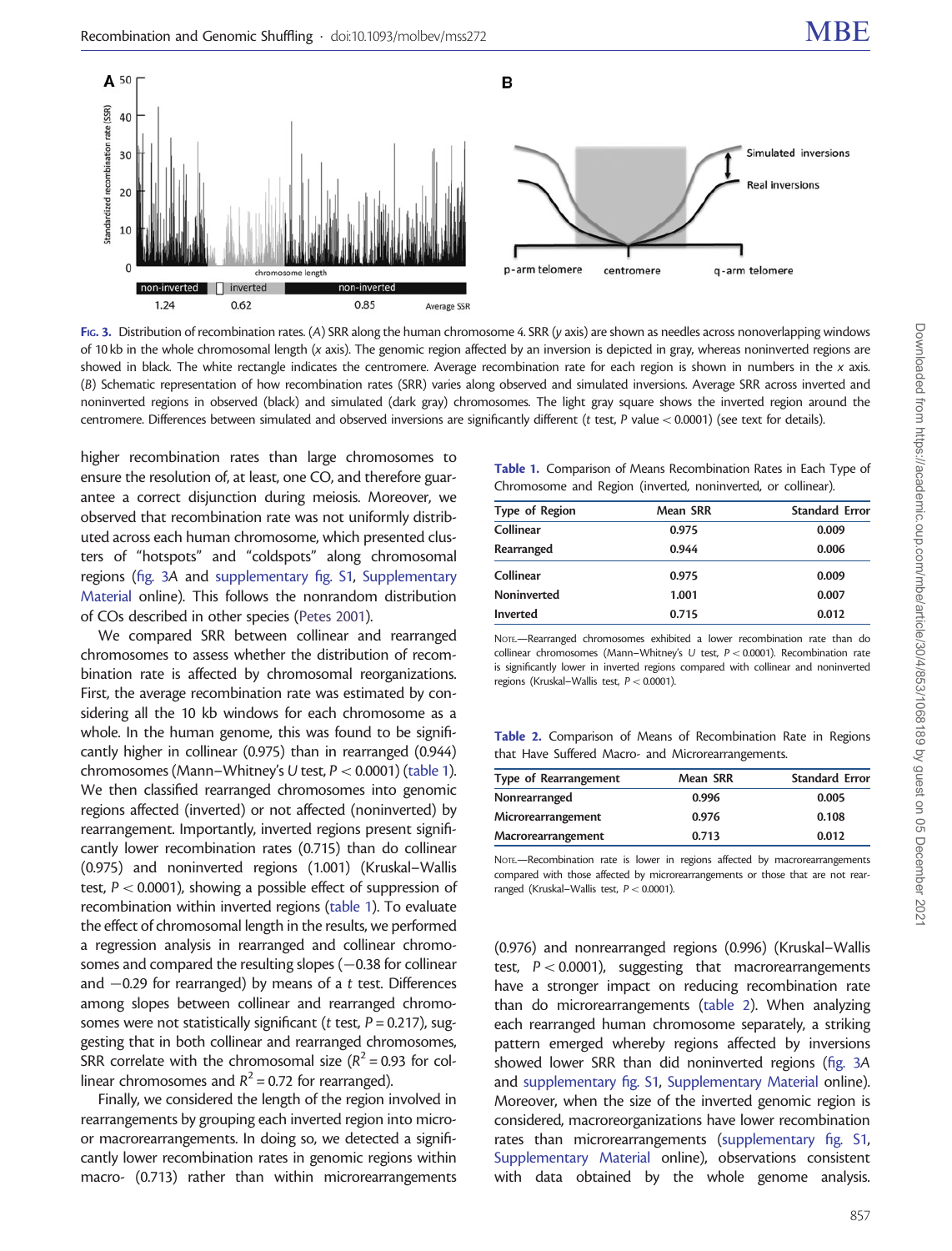Mirroring these results, we observed the same pattern in the chimpanzee genome; we found that collinear chromosomes have higher recombination rate (1.081) than reorganized chromosomes (0.871) (Mann–Whitney's U test,  $P < 0.0001$ ). However, when focusing on the different genomic regions, we observed that SRR at the chimpanzee centromeres were higher (1.795) than expected (almost zero) due to the centromeric interference (Kong et al. 2010). It is likely that these results are due to inaccurate positioning of centromeres in the chimpanzee assembly or lack of power in assigning accurately recombination rates in these regions.

Interestingly, we observed the same pattern for sex-specific human recombination maps (male and female, Kong et al. 2010). In both sexes, the observed recombination rate was greater in collinear than in rearranged chromosomes, which, in turn, exhibited lower recombination rate in inverted regions than in noninverted regions. In addition, macrorearrangements showed lower recombination rates than microrearrangements and collinear chromosomes in both sexes (0.788, 0.958, and 0.986 for the female recombination map and 0.771, 0.931, and 0.989 for the male recombination map).

Given that all the macroreorganizations described involved the centromere (pericentric inversions), we tested whether the suppression of recombination that we observed within reorganized areas was due to the low recombination rate characteristic of pericentromeric regions (Kong et al. 2010). To do so, we simulated all types of inversions in collinear chromosomes (3, 6, 8, 11, 13, 14, 20, 21, and 22) of the same variety of sizes (absolute and relative) than the observed ones. We performed two different tests (based on 10,000 permutations with randomization) to finally obtain an average SRR for simulated and observed inverted and noninverted regions. In the first permutation test (from now on called the Mb test), we simulated the observed size in Mb of each inversion and its position regarding the centromere in collinear chromosomes. In the second test (referred as the % test), we simulated the relative size, in percentage, of the chromosome involved in each observed inversion and the position from the centromere in collinear chromosomes. We found that, in the human genome, simulated macroinverted regions have lower SRR (0.837 for the Mb test and 0.700 for the % test, P value  $< 0.0001$ ) than simulated noninverted regions (1.025 for the Mb test and 1.058 for the % test, P value< 0.0001) ([supplementary table S2,](http://mbe.oxfordjournals.org/lookup/suppl/doi:10.1093/molbev/mss272/-/DC1) [Supplementary](http://mbe.oxfordjournals.org/lookup/suppl/doi:10.1093/molbev/mss272/-/DC1) [Material](http://mbe.oxfordjournals.org/lookup/suppl/doi:10.1093/molbev/mss272/-/DC1) online). More importantly, the observed inverted regions have lower SRR (0.717) than simulated inverted regions (0.837) in the Mb test (P value  $<$  0.0001) (fig. 3B and [supplementary table S2](http://mbe.oxfordjournals.org/lookup/suppl/doi:10.1093/molbev/mss272/-/DC1), [Supplementary Material](http://mbe.oxfordjournals.org/lookup/suppl/doi:10.1093/molbev/mss272/-/DC1) online). When considering the relative size of inversions (% test), this signal was not detected most likely due to the fact that simulations of inversions based on percentage performed in collinear chromosomes could include small regions next to the centromere, especially in the case of small chromosomes. Regarding the chimpanzee genome, we confirmed the same trend, because observed inverted regions have lower SRR (0.909) than simulated inverted regions (1.280 for the Mb test, P value =  $0.0001$  and 1.234 for the % test,

P value = 0.0001) [\(supplementary table S2](http://mbe.oxfordjournals.org/lookup/suppl/doi:10.1093/molbev/mss272/-/DC1), [Supplementary](http://mbe.oxfordjournals.org/lookup/suppl/doi:10.1093/molbev/mss272/-/DC1) [Material](http://mbe.oxfordjournals.org/lookup/suppl/doi:10.1093/molbev/mss272/-/DC1) online). Overall, our data suggest that centromere position would have an influence in the reduction of the recombination rates, but the effect is not strong enough to explain the reduction of recombination rate observed in reorganized chromosomes.

It has been described that EBRs tend to have higher divergence rates than other regions in the genome (Navarro et al. 1997; Marques-Bonet and Navarro 2005), and divergence rate strongly correlates with recombination (Hellmann et al. 2003). Therefore, we decided to compare recombination rates between EBRs and HSBs in the human genome. Although not statistically significant (Mann–Whitney's U test,  $P = 0.078$ ), we nonetheless found a lower recombination rate in EBRs (0.492) than in HSBs (0.962). Remarkably, none of the evolutionary breakpoints detected show recombination "hotspots" (regions with SRR higher than 10) but they contained significantly less "coldspots" than did the HSBs (Fisher's exact test,  $P < 0.0001$ ), suggesting that this tendency may be of relevance. We also analyzed the recombination rate in the genomic regions surrounding the breakpoints. To do so, we utilized a "breakpoint-edge" (BP-edge) that spanned a region 100 kb upstream or downstream from the breakpoint coordinates. This showed that EBR are surrounded by regions of high recombination (SRR =  $0.877$ ), although the differences between EBRs and BP-edge were not statistically significant (Mann–Whitney's U test,  $P = 0.634$ ).

We did not expect to find any effect on recombination rates for inversions that have been fixed in the chimpanzee lineage (i.e., chromosomes 4, 5, 9, 12, 15, 16, and 17) but, surprisingly, we detected lower SRR not only in macrorearrangements affecting human chromosomes 1 and 18 (human-specific inversions), but also in human chromosomes 2, 4, 5, 9, 12, 16, and 17 [\(supplementary fig. S1,](http://mbe.oxfordjournals.org/lookup/suppl/doi:10.1093/molbev/mss272/-/DC1) [Supplementary](http://mbe.oxfordjournals.org/lookup/suppl/doi:10.1093/molbev/mss272/-/DC1) [Material](http://mbe.oxfordjournals.org/lookup/suppl/doi:10.1093/molbev/mss272/-/DC1) online). To further investigate this striking pattern, we studied the SRR in human and chimpanzee chromosomes taking into account their evolutionary history. We classified chromosomes 1, 2, and 18 as human specific and chromosomes 4, 5, 9, 12, 15, 16, and 17 as chimpanzee specific because these chromosomes have been fixed in each lineage. Chromosomes 3, 7, 10, and 11 were considered as orangutan-ancestral because human and chimpanzee forms are derivative; and finally, chromosomes 6, 8, 9, 13, 14, 19, 20, 21, and 22 as great apes ancestral because they have been maintained collinear during great apes evolutionary history. When analyzing the SRR in the human genome, humanspecific chromosomes have the lowest SRR (0.913) followed by orangutan ancestral chromosomes (0.917) and chimpanzee-specific chromosomes (0.998) (Kruskal–Wallis test,  $P < 0.0001$ ). Moreover, we found the highest SRR (0.999) in great apes ancestral chromosomes (Kruskal– Wallis test,  $P < 0.0001$ ). Regression analysis considering the influence of chromosomal size in SRR indicated that differences among slopes between human-, chimp-, and orangutan-specific chromosomal forms were not statistically significant (t test,  $P = 0.198$ ). These results suggest that the observed differences in SRR are most probably due to the evolutionary history of each chromosome and independent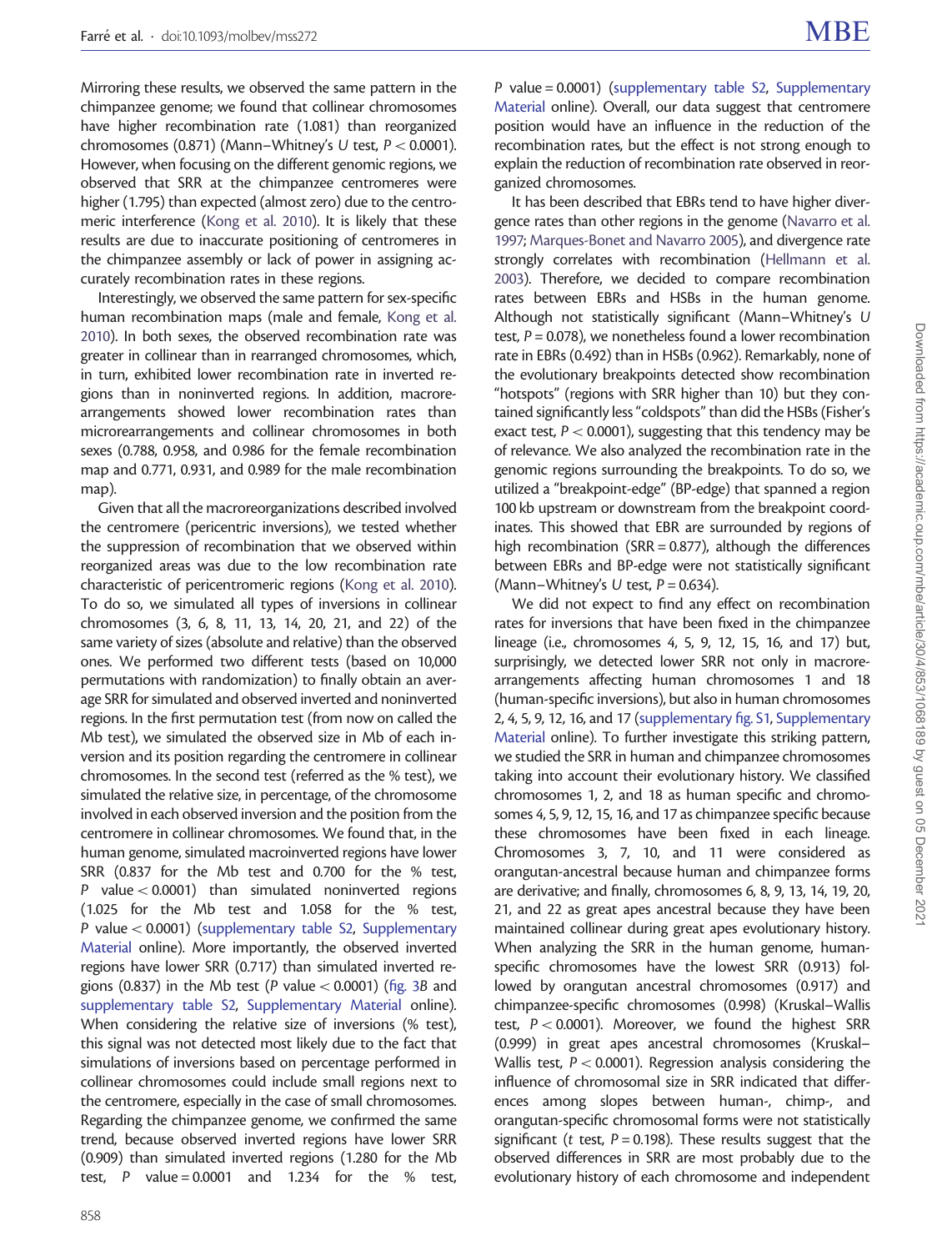of the chromosomal size. Meanwhile, when analyzing the SRR in the chimpanzee genome, chimpanzee-specific chromosomes (4, 5, 9, 12, 15, 16, and 17) have lower SRR (0.752) than the rest (Kruskal–Wallis test,  $P < 0.0001$ ). These data suggest that those chromosomes that have been maintained collinear during evolutionary history retained higher recombination rates than those that have been altered during evolution in each particular lineage.

#### Distribution of Hotspot Motifs

Prdm9 is the only known speciation-associated gene described in mammals (Mihola et al. 2009) and codifies for a meiotic-specific histone H3 methyltransferase that is thought to locate at recombination sites by the recognition of a specific 13 bp DNA motif (CCNCCNTNNCCNC in humans, according to Myers et al. 2005). Specifically, studies in mice have revealed that the Prdm9 protein determines the position where recombination takes place, being directly involved in the recruitment of the recombination initiation machinery during meiosis (Brick et al. 2012). Although just approximately 40% of the human recombination hotspots contain the specific motif (Myers et al. 2005, 2010), it has been described that hotspots containing the consensus sequence have a stronger activity than those that do not (Smagulova et al. 2011). Therefore, we analyzed the distribution of the human consensus Prdm9 DNA motif in searching for a mechanistic explanation for the low recombination rates observed within inverted regions. Out of the 83,091 different loci found in the human genome sequence, 17,254 loci were excluded because they were located at telomeric and subtelomeric regions, leaving us with a total of 65,837 loci. After merging these data with the different chromosome types (collinear vs. rearranged), we found that rearranged chromosomes have higher density of hotspot loci (27.16 loci/Mb) than collinear chromosomes (23.11 loci/Mb) (Mann– Whitney U test,  $P < 0.0001$ ). When analyzing the different genomic regions within reorganized chromosomes (inverted vs. noninverted), we observed that inverted regions have lower density of hotspot loci (26.49 loci/Mb) than noninverted regions (27.28 loci/Mb) (Kruskal–Wallis test,  $P < 0.0001$ ).

#### **Discussion**

Our own study represents a departure from those conducted previously in that it relies on the use of a recent and high-resolution (10 kb) genome-wide map of recombination rates in the human and chimpanzee to refine genome reshuffling between both species. These recombination rates are not directly quantified from gametes, but inferred from genome-wide SNP data from a human population of 38,167 individuals in the case of humans (Kong et al. 2010) and 10 nonrelated individuals in the case of chimpanzees (Auton et al. 2012). These maps estimate the location of recombination events in the progeny (see Lynn et al. 2004, for a review) and reflect the integration of population-level processes over several generations. Although we are aware that these maps estimate the recombination of the extant species, they

provide an historical view of recombination events, incorporating data on population growth and natural selection among others (Clark et al. 2010). Using this approach, we provide evidences of a reduction of recombination within genomic regions that have been implicated in the chromosomal evolution between human and chimpanzee.

#### Reduced Recombination Rates within Reorganized Genomic Regions

When initially proposed, the "suppressed recombination" model was considered as a compelling hypothesis to explain the contribution of large genome reshuffling in the formation of new species (Noor et al. 2001; Rieseberg 2001). Under this assumption, chromosome rearrangements in heterokaryotypes would suppress recombination thus contributing to a reduction of gene flow across genomic regions and the accumulation of genetic incompatibilities. Most subsequent studies have used sequence divergence (patterns of nucleotide differentiation) between species as an indirect estimation of recombination. But this approximation has its limitations, and the interpretation of amino acid divergence, as an effect of recombination, can be problematic (reviewed in Noor and Bennett 2009). As an example, Bullaughey et al. (2008) found no correlation between either broad- or fine-scale rates of recombination and rates of protein evolution (measured by dN/dS ratios) between human, chimpanzee, and rhesus macaque, suggesting that additional parameters should be considered.

To circumvent this limitation, we studied the most recent recombination maps for human and chimpanzee based on SNP data. When considering the human genome as a whole, we found that recombination rate was significantly higher in collinear than in rearranged chromosomes (Mann–Whitney's U test,  $P < 0.0001$  and permutation tests). Moreover, those genomic regions within the macroreorganizations (historically detected by cytogenetic studies) have a significantly lower recombination rate than both microrearrangements and nonrearranged regions (Kruskal–Wallis test, P< 0.0001 and permutation tests). This pattern was also observed in the chimpanzee. These data support the existence of a possible suppression of recombination effect associated with reorganized chromosomal regions—this being more substantial in large inversions. Previous studies by Navarro and Barton (2003) compared the recombination rates (cM/Mb) in collinear and rearranged chromosomes between human and chimpanzees using an earlier version of the human recombination map (Kong et al. 2002). Although no statistical differences were found, they noted a tendency for rearranged chromosomes to show a reduced recombination rate compared with collinear chromosomes. Later studies, however, have shown different trends (Zhang et al. 2004; Marques-Bonet et al. 2007; Szamalek et al. 2007), underscoring the uncertainty surrounding recombination rates. Here, we have shown that the effects of genome reshuffling on the distribution of recombination rates can be assessed when combining an accurate delineation of the chromosomal reorganizations and a high-resolution standardized recombination map. We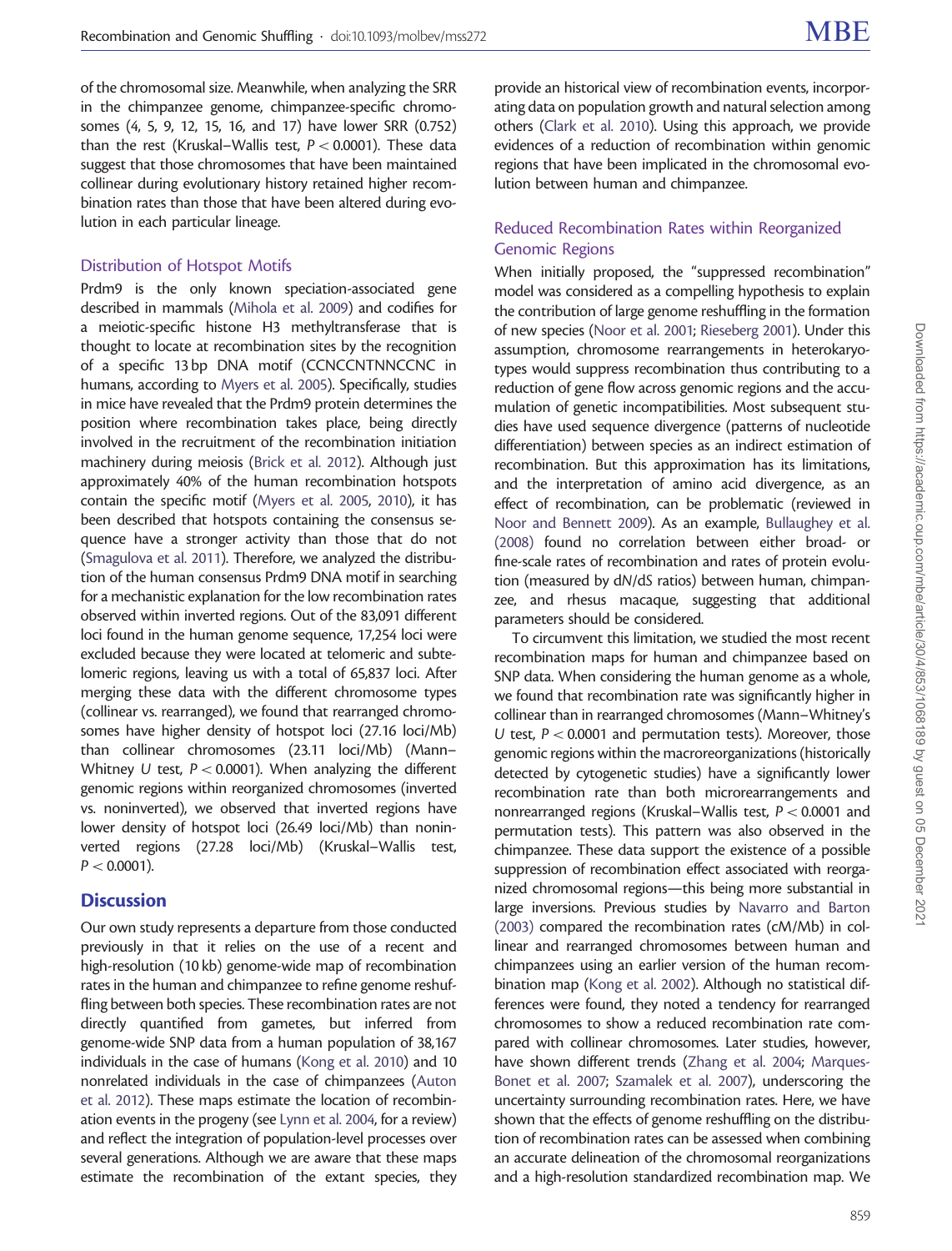detected not only a lower recombination rate within rearranged genomic regions, but also found that regions not affected by the reorganization in rearranged chromosomes (noninverted regions) presented significantly higher recombination rates than do collinear chromosomes in the human genome (Kruskal–Wallis test,  $P < 0.0001$  and permutation tests). This pattern is not unexpected given that at least one CO per pair of homologous chromosomes is necessary to ensure proper disjunction. Therefore, chromosomes affected by rearrangements showed that the noninverted regions accumulate recombination events that are absent within the inverted region—the so-called "inter- and intrachromosomal effect"— thus explaining the global increase of recombination rate in regions outside inversions (Sturtevant 1919; Schultz and Redfiled 1951).

More importantly, our observations validate the relevance of chromosomal reorganizations in modeling the recombination landscape. Our model follows two lines of evidence. Kirkpatrick and Barton (2006) have suggested that selection could favor reorganizations (i.e., inversions) that reduce recombination of alleles involved in local adaptation. This situation would, eventually, contribute to the fixation of chromosomal reorganizations in different subpopulations in parapatry (connected by gene flow). On the other hand, it has been proposed that chromosomal reorganizations can occasionally survive as polymorphic states for considerable lengths of time, although this would depend on historical variables including effective population size and spatial population structure. Termed hemiplasy (Avise and Robinson 2008), this hypothesis suggests that derived chromosomal rearrangements may have persisted as polymorphisms across multiple speciation nodes (Robinson et al. 2008; Robinson and Ropiquet 2011). This has been the case for chiropteran and afrotherian species (Robinson et al. 2008), Perissodactyla (Trifonov et al. 2008), Rodentia (Badenhorst et al. 2011), Bovidae (Robinson and Ropiquet 2011), and this is also probably true for Primates (Dutrillaux and Couturier 1981; Rumpler et al. 2008). Incomplete lineage sorting (when a gene tree is topologically inconsistent with the species tree) has been detected in the human–chimpanzee–gorilla species phylogeny in genome-wide studies (Chen and Li 2001; Patterson et al. 2006; Hobolth et al. 2011; Scally et al. 2012). In fact, chimpanzee and gorilla chromosomes 12 represent a clear example because they share the same derivative form, whereas human chromosome 12 has maintained the ancestral state from the human–chimpanzee–gorilla ancestor (fig. 1). Under such conditions, it is plausible that inversions could have been maintained as heterokaryotypes in the human–chimp ancestral population (between 6 and 4 Ma according to Hobolth et al. 2011 or 5.5 and 7 Ma according to Scally et al. 2012). This would result in recombination suppression within the reorganized genomic regions involved and this suppression would persist up to the present population gradually returning to the same levels observed in ancestral collinear chromosomes.

This interpretation is supported by our data given that those genomic regions contained within the inversions characterizing the human–chimpanzee–orangutan speciation

node presented lower recombination rates (0.917) than ancestral collinear chromosomes (0.999) but higher than the case of inversions that have been fixed after the human–chimpanzee divergence (0.913). Therefore, chromosomal forms would have different recombination rates according to the speciation node where they had become fixed. We detect lower SRR in recently rearranged chromosomes (human–chimpanzee node,  $\sim$ 4 Ma), intermediate SRR in those fixed in the human–chimpanzee–orangutan node ( $\sim$ 10 Ma) and higher SRR in those chromosomes that maintained the ancestral form for great apes. Then, from an ancestral human–chimp population characterized with persisting floating heterokaryotypes, seven inversions (affecting chromosomes 4, 5, 9, 12, 16, and 17) have become fixed in the lineage leading to chimpanzees, whereas two inversions (affecting chromosomes 1 and 18) have been fixed in the lineage leading to humans. We found lower recombination rates in human chromosomes that have been rearranged and fixed in human lineage, as well as lower recombination rates in chimpanzee chromosomes fixed in chimpanzee lineage. Therefore, the reduction of suppression within inversions that took place while ancestral human– chimpanzee population was polymorphic is still traceable in both the human and chimpanzee genomes. These data fit with previous results on gene-expression divergence between human and chimpanzee (Marques-Bonet et al. 2004). The maintenance of the polymorphic state could increase the time of suppressed recombination, which, in turns, could explain gene-expression divergence in both lineages. It is also possible that the persistence of polymorphism in the ancestral population vary for each rearrangement, so they could exhibit quite different divergence times (Noor and Bennett 2009), and thus explaining the contradictory results obtained in previous studies (Navarro and Barton 2003; Vallender and Lahn 2004; Zhang et al. 2004; Marques-Bonet and Navarro 2005; Marques-Bonet et al. 2007).

Additional, mechanistic forces, however, might have also played a role in maintaining low recombination rates within reorganized regions. Is in this scenario where meiotic hotspot density can influence the distribution of recombination rates. In fact, our results on the distribution of hotspots motifs associated to PRDM9 in the human genome revealed that inverted regions have lower density of hotspot loci than noninverted regions within reorganized chromosomes. The persistence of heterokaryotypes in the human and chimpanzee speciation node could be responsible of these results; and, altogether with the lower hotspot density distribution observed, might suggest a mechanistic explanation for the low recombination rates that characterize inverted regions.

#### Materials and Methods

#### Whole-Genome Comparisons and Evolutionary Breakpoint Definition

We obtained human (hg18), chimpanzee (pantro2), and orangutan (PPYG2) orthologous genes from Biomart and downloaded the masked genome sequences from Ensembl v64 database. To detect the EBRs and HSBs between human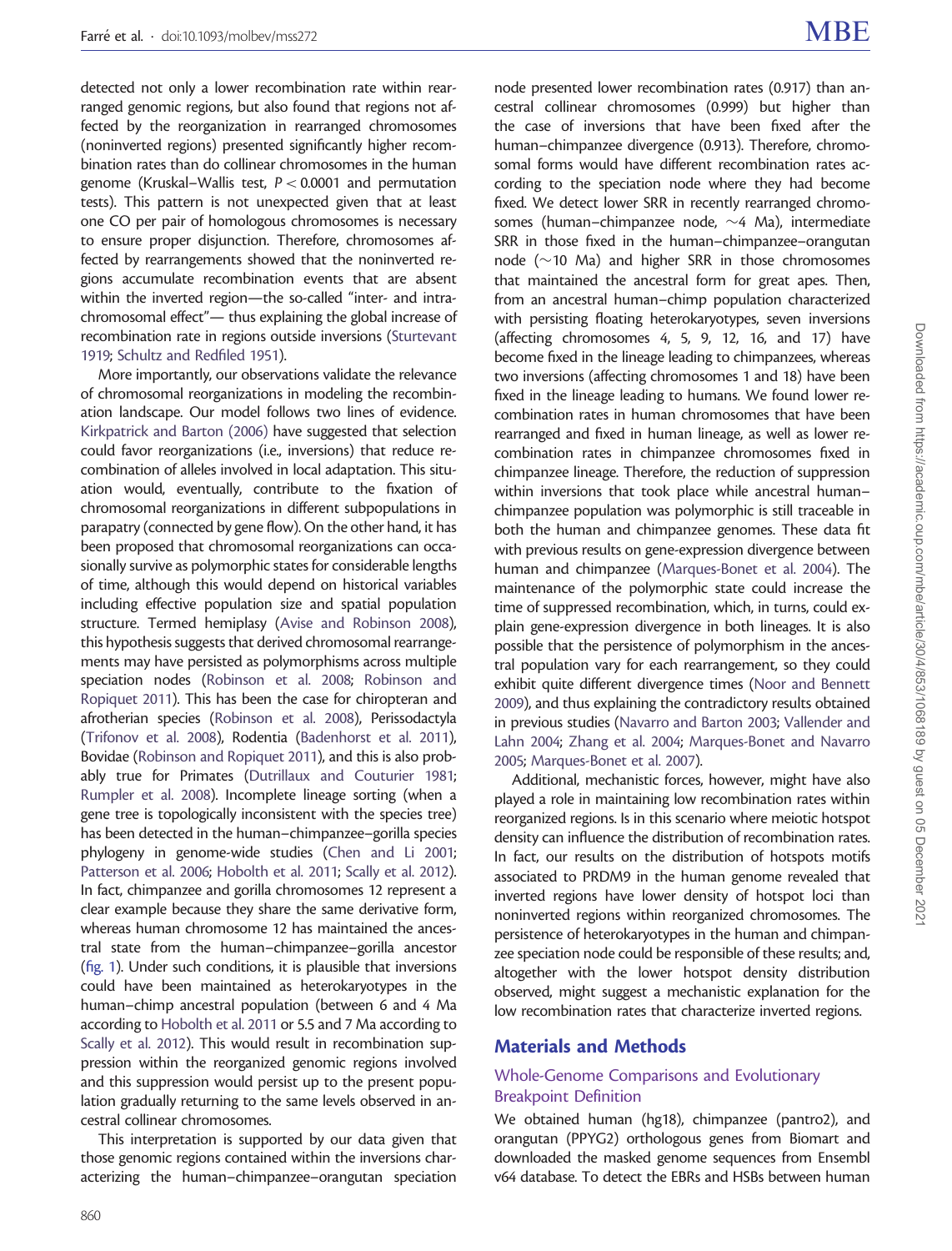and chimpanzee whole-genome sequences, we applied two recently described algorithms: SyntenyTracker (Donthu et al. 2009) and Cassis (Baudet et al. 2010). The former approach relies on the detection of HSBs among different species genomes. Based on the genomic positions of orthologous genes, this algorithm establishes temporary synteny blocks and merges neighboring blocks spaced less than a given threshold and having the same orientation. We used the default parameters proposed by the authors (Donthu et al. 2009) and set different thresholds in the distance between blocks parameter (250 kb, 500 kb, and 1 Mb), obtaining the best performance regarding number and size of the HSBs at 1 Mb. Then, we defined the EBRs by sequence coordinates that delimit the start and end of contiguous HSBs. Cassis (Baudet et al. 2010), on the other hand, is specially designed to define breakpoint regions. The algorithm establishes the putative location of EBRs using the position of orthologous genes as markers and then by means of sequence alignment, more accurately defines the EBR coordinates. The Cassis algorithm was run using default parameters.

We then compared the EBRs detected by our approach with previously published comparisons of human and chimpanzee genomes (Feuk et al. 2005; Kehrer-Sawatzki and Cooper 2008) to establish a reliable EBRs data set. All the macroreorganizations initially described by Kehrer-Sawatzki and Cooper (2008) affecting human chromosomes 1, 4, 5, 9, 12, 15, 16, and 17 were refined by our in silico analysis, except for the inversion breakpoints of human chromosome 18, which proved to be in regions rich in repetitive sequences. In the case of this chromosome, we used the coordinates defined by cytogenetic studies (Kehrer-Sawatzki and Cooper 2008). Finally, we filtered our estimated EBRs data set retaining EBRs identified using Cassis that met any of the following criteria: 1) they were identified using Synteny Tracker, 2) they were part of the macrorearrangements experimentally validated by fluorescent in situ hybridization (Kehrer-Sawatzki and Cooper 2008), or 3) they were experimentally validated by Feuk et al. (2005).

Once the EBRs were defined in both the human and chimpanzee genomes, we grouped the chromosomes into rearranged (those affected by reorganizations) or collinear (if they were conserved), using the orangutan as an outgroup. We divided the rearranged chromosomes into two additional genomic regions: 1) inverted or 2) noninverted, if they were affected by the reorganization or not, respectively. Then, we recognized macrorearrangements as those where the inverted regions spanned >4.3 Mb and microrearrangements if they spanned  $<$  4.3 Mb.

Finally, we defined the genomic positions of centromeres and telomeres as those described by Ensembl v64 for human genome (hg18) and ±40 kb from those described by UCSC for chimpanzee genome (pantro2).

#### Recombination Rates

Genetic maps for the human and chimpanzee genomes were extracted from Kong et al. (2010) and Auton et al. (2012), respectively. In the case of the human genetic map, the authors inferred genomic recombination rates from 289,658 SNP data from 38,167 individuals using linkage disequilibrium patterns with a resolution of nonoverlapping windows of 10 kb. Recombination rate data are estimated for 2.4 Gb of the human genome, excluding chromosome X and the 5 Mb at the ends of each autosomal chromosome. For each window, the SRR is calculated as a fraction of the genetic distance divided by the overall average distance (Kong et al. 2010). Genomic regions with a recombination rate  $\geq$  10 were considered as "hotspots," whereas regions with a recombination rate equal to 0 were considered "coldspots." Regarding the chimpanzee recombination map, Auton et al. (2012) inferred genomic recombination rates for autosomes from 5.3 million SNPs identified in 10 nonrelated Western chimpanzees. By this way, the authors identified 6,290 "hotspots" using a coalescent simulation test after the genomic recombination rate estimation. To perform the same analysis as in human, we calculated the average recombination rate in windows of 10 kb along the chimpanzee autosomes.

We finally merged the coordinates of recombination rate windows with the positions of EBRs and the different types of regions detected (collinear, noninverted, and inverted) in both species using in-house Perl scripts.

#### Statistical Analysis

Statistical analyses were performed using the JMP v7 package. Given that the genomic distribution of recombination rates did not follow a normal distribution, we applied nonparametric analysis (Mann–Whitney U test or Kruskal–Wallis test) to assess the differential recombination rates between EBRs/ HSBs, inverted/noninverted/collinear regions, and collinear/ rearranged chromosomes. We applied the Bonferroni correction when necessary. Fisher's exact test was applied to compare the distribution of recombination "hotspots" and "coldspots" in EBRs and HSBs. For the evaluations of the relationship between chromosome lengths and recombination rates, we performed regression analysis and applied a t test to test slopes and analyze residuals.

#### Permutation Test

To test the effect of the inversions on the recombination rate, we performed two series of permutation tests. In the first test, we simulated inversions in collinear chromosomes of the same variety of absolute size (in Mb) than the observed ones, whereas in the second test we simulated inversions in collinear chromosomes of the same relative size (in percentage of chromosome) than the observed ones. In the two series of tests each inversion was simulated in the collinear chromosome maintaining not only the size (relative or absolute) but also the distribution around the centromere to reproduce the properties of the centromeres. Both tests were performed using in-house python scripts and were based on 10,000 permutations with randomization. At each round, we compared the mean SRR of the permuted data set with the mean of the observed inversion for each chromosome. The significance level was determined counting, at each permutation, how many times the mean SRR of the simulated inversion is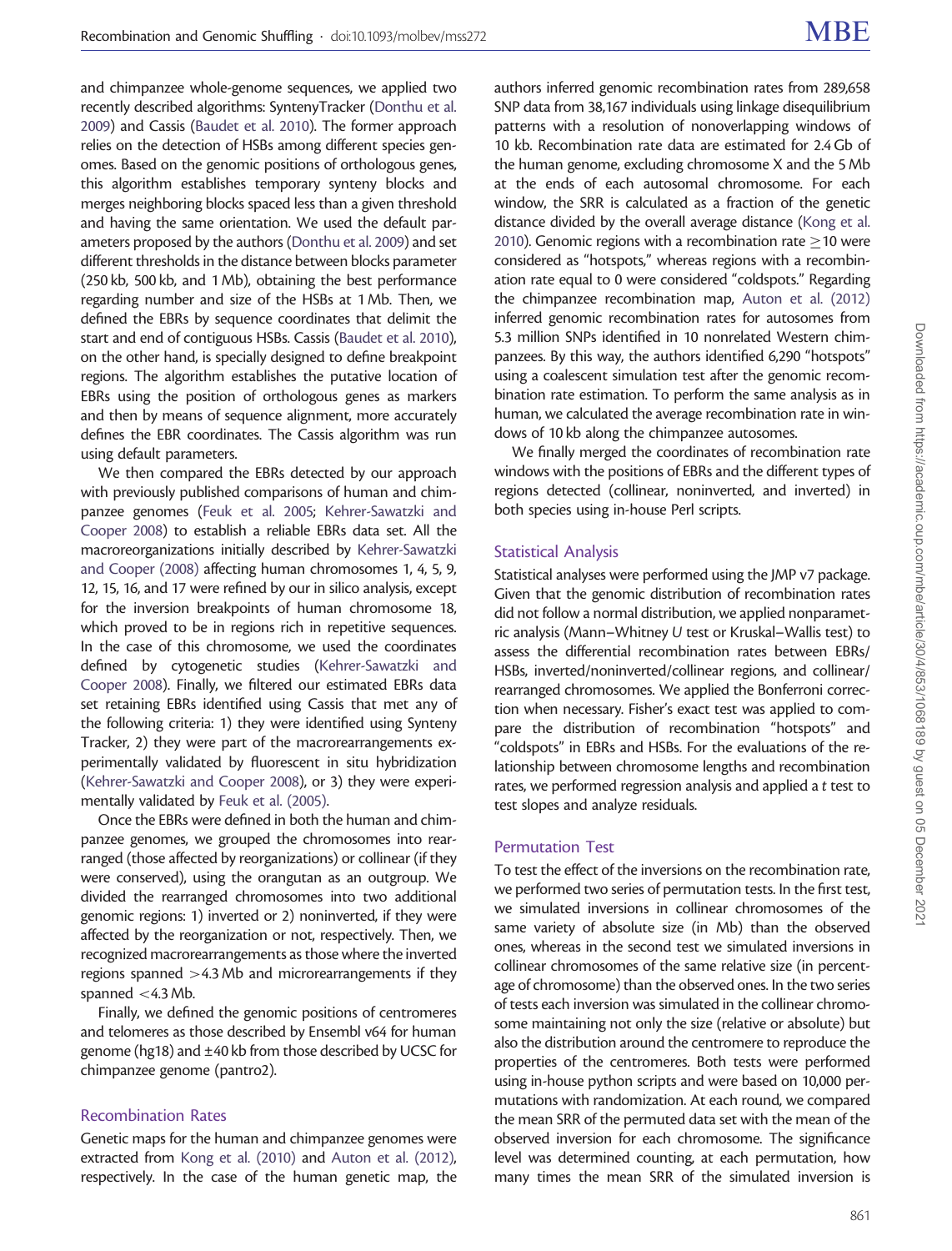larger than the mean SRR in the observed inversion. For each test and inversion, we considered three possible scenarios: 1) Hypothesis 1—the average SRR of simulated inverted regions is higher than those in simulated noninverted regions; 2) Hypothesis 2—the average SRR of observed inversions is higher than those of simulated inversions; and 3) Hypothesis 3—the average SRR of observed noninverted regions is higher than simulated noninverted regions. The threshold was fixed in the 5%, therefore  $P$  values  $< 0.05$  indicate that the hypothesis tested can be rejected. Moreover, we applied a t test with a significance level of 0.05 to compare 1) the overall mean SRR of all observed inverted regions against the overall mean SRR of all simulated inverted regions, and 2) the overall mean of observed macroinversions with the overall mean of simulated macroinversions.

#### Hotspot Motif Identification

To identify the DNA motif associated with the PRDM9 hotspot activity in the human genome (CCNCCNTNNCCNC, according to Myers et al. 2005), we used the FIMO algorithm (Grant et al. 2011) as part of the MEME suite. We created the matrix input file assigning a probability of 1 or 0.25 for each nitrogenated base in each position and ran the algorithm using a P value output threshold of 0.0001 and the rest of parameters as default. Then, we merged the positions of the motifs with the different types of regions (inverted, noninverted, and collinear) in the human genome.

#### Supplementary Material

[Supplementary tables S1](http://mbe.oxfordjournals.org/lookup/suppl/doi:10.1093/molbev/mss272/-/DC1) and [S2](http://mbe.oxfordjournals.org/lookup/suppl/doi:10.1093/molbev/mss272/-/DC1) and [figure S1](http://mbe.oxfordjournals.org/lookup/suppl/doi:10.1093/molbev/mss272/-/DC1) are available at Molecular Biology and Evolution online ([http://www.mbe.](http://www.mbe.oxfordjournals.org/) [oxfordjournals.org/](http://www.mbe.oxfordjournals.org/)).

#### Acknowledgments

The authors acknowledge T.J. Robinson, C. Gilbert, M. Garcia-Caldés, and M. Ponsà for insightful discussions and comments on the manuscript. They are also thankful to the anonymous reviewers whose suggestions improved the manuscript. This work was supported by the Ministerio de Ciencia y Tecnologia (CGL-2010-20170) and the Universitat Autònoma de Barcelona (PhD fellowship to M.F.).

#### References

- Ashley T, Moses MJ, Solari AJ. 1981. Fine structure and behaviour of a pericentric inversion in the sand rat, Psammomys obesus. J Cell Sci. 50:105–119.
- Auton A, Fledel-Alon A, Pfeifer S, et al. (23 co-authors). 2012. A fine-scale chimpanzee genetic map from population sequencing. Science 336: 193–198.
- Avise JC, Robinson TJ. 2008. Hemiplasy: a new term in the lexicon of phylogenetics. Syst Biol. 57:503–507.
- Badenhorst D, Dobigny G, Adega F, Chaves R, O'Brien PC, Ferguson-Smith MA, Waters PD, Robinson TJ. 2011. Chromosomal evolution in Rattini (Muridae, Rodentia). Chromosome Res. 19:709–727.
- Bailey JA, Eichler EE. 2006. Primate segmental duplications: crucibles of evolution, diversity and disease. Nat Rev Genet. 7:552–564.
- Baudet C, Lemaitre C, Dias Z, Gautier C, Tannier E, Sagot MF. 2010. Cassis: detection of genomic rearrangement breakpoints. Bioinformatics 26:1897–1898.
- Besansky NJ, Krzywinski J, Lehmann T, Simard F, Kern M, Mukabayire O, Fontenille D, Toure Y, Sagnon N. 2003. Semipermeable species boundaries between Anopheles gambiae and Anopheles arabiensis: evidence from multilocus DNA sequence variation. Proc Natl Acad Sci U S A. 100:10818–10823.
- Borodin PM, Karamysheva TV, Belonogova NM, Torgasheva AA, Rubtsov NB, Searle JB. 2008. Recombination map of the common shrew, Sorex araneus (eulipotyphla, mammalia). Genetics 178: 621–632.
- Bourque G. 2009. Transposable elements in gene regulation and in the evolution of vertebrate genomes. Curr Opin Genet Dev. 19:607–612.
- Brick K, Smagulova F, Khil P, Camerini-Otero RD, Petukhova GV. 2012. Genetic recombination is directed away from functional genomic elements in mice. Nature 485:642–645.
- Brown JD, O'Neill RJ. 2010. Chromosomes, conflict, and epigenetics: chromosomal speciation revisited. Annu Rev Genomics Hum Genet. 11:291–316.
- Brown KM, Burk LM, Henagan LM, Noor MA. 2004. A test of the chromosomal rearrangement model of speciation in Drosophila pseudoobscura. Evolution 58:1856–1860.
- Bullaughey K, Przeworski M, Coop G. 2008. No effect of recombination on the efficacy of natural selection in primates. Genome Res. 18: 544–554.
- Caceres M, Ranz JM, Barbadilla A, Long M, Ruiz A. 1999. Generation of a widespread Drosophila inversion by a transposable element. Science 285:415–418.
- Carbone L, Harris RA, Vessere GM, et al. (12 co-authors). 2009. Evolutionary breakpoints in the gibbon suggest association between cytosine methylation and karyotype evolution. PLoS Genet. 5: e1000538.
- Castiglia R, Capanna E. 2002. Chiasma repatterning across a chromosomal hybrid zone between chromosomal races of Mus musculus domesticus. Genetica 114:35–40.
- Chen FC, Li WH. 2001. Genomic divergences between humans and other hominoids and the effective population size of the common ancestor of humans and chimpanzees. Am J Hum Genet. 68:444–456.
- Clark AG, Wang X, Matise T. 2010. Contrasting methods of quantifying fine structure of human recombination. Annu Rev Genomics Hum Genet. 11:45–64.
- Delprat A, Negre B, Puig M, Ruiz A. 2009. The transposon Galileo generates natural chromosomal inversions in Drosophila by ectopic recombination. PLoS One 4:e7883.
- Donthu R, Lewin HA, Larkin DM. 2009. SyntenyTracker: a tool for defining homologous synteny blocks using radiation hybrid maps and whole-genome sequence. BMC Res Notes. 2:148.
- Dumas D, Britton-Davidian J. 2002. Chromosomal rearrangements and evolution of recombination: comparison of chiasma distribution patterns in standard and Robertsonian populations of the house mouse. Genetics 162:1355–1366.
- Dutrillaux B, Couturier J. 1981. The ancestral karyotype of platyrrhine monkeys. Cytogenet Cell Genet. 30:232–242.
- Faria R, Navarro A. 2010. Chromosomal speciation revisited: rearranging theory with pieces of evidence. Trends Ecol Evol. 25:660–669.
- Farre M, Bosch M, Lopez-Giraldez F, Ponsa M, Ruiz-Herrera A. 2011. Assessing the role of tandem repeats in shaping the genomic architecture of great apes. PLoS One 6:e27239.
- Feuk L, MacDonald JR, Tang T, Carson AR, Li M, Rao G, Khaja R, Scherer SW. 2005. Discovery of human inversion polymorphisms by comparative analysis of human and chimpanzee DNA sequence assemblies. PLoS Genet. 1:e56.
- Franchini P, Colangelo P, Solano E, Capanna E, Verheyen E, Castiglia R. 2010. Reduced gene flow at pericentromeric loci in a hybrid zone involving chromosomal races of the house mouse Mus musculus domesticus. Evolution 64:2020–2032.
- Grant CE, Bailey TL, Noble WS. 2011. FIMO: scanning for occurrences of a given motif. Bioinformatics 27:1017–1018.
- Greenbaum IF, Reed MJ. 1984. Evidence for heterosynaptic pairing of the inverted segment in pericentric inversion heterozygotes of the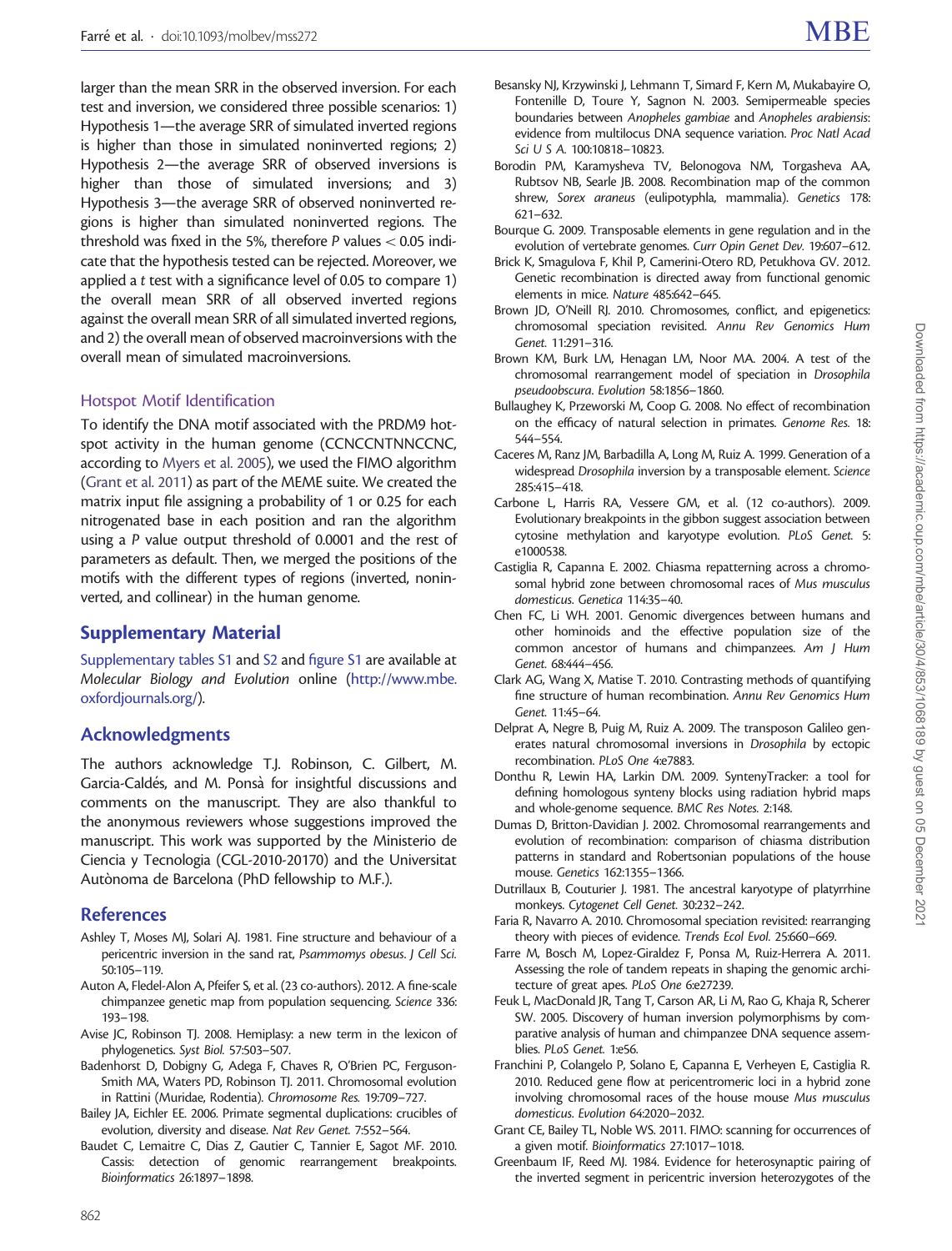- Hale DW. 1986. Heterosynapsis and suppression of chiasmata within heterozygous pericentric inversions of the sitka deer mouse. Chromosoma 94:425–432.
- Hellmann I, Ebersberger I, Ptak SE, Paabo S, Przeworski M. 2003. A neutral explanation for the correlation of diversity with recombination rates in humans. Am J Hum Genet. 72:1527–1535.
- Hobolth A, Dutheil JY, Hawks J, Schierup MH, Mailund T. 2011. Incomplete lineage sorting patterns among human, chimpanzee, and orangutan suggest recent orangutan speciation and widespread selection. Genome Res. 21:349–356.
- Kehrer-Sawatzki H, Cooper DN. 2008. Molecular mechanisms of chromosomal rearrangement during primate evolution. Chromosome Res. 16:41–56.
- King M. 1993. Species evolution. The role of chromosome change. Cambridge: Cambridge University Press.
- Kirkpatrick M, Barton N. 2006. Chromosome inversions, local adaptation and speciation. Genetics 173:419–434.
- Kong A, Gudbjartsson DF, Sainz J, et al. (16 co-authors). 2002. A high-resolution recombination map of the human genome. Nat Genet. 31:241–247.
- Kong A, Thorleifsson G, Gudbjartsson DF, et al. (15 co-authors). 2010. Fine-scale recombination rate differences between sexes, populations and individuals. Nature 467:1099–1103.
- Kulathinal RJ, Bennett SM, Fitzpatrick CL, Noor MA. 2008. Fine-scale mapping of recombination rate in Drosophila refines its correlation to diversity and divergence. Proc Natl Acad Sci U S A. 105: 10051–10056.
- Larkin DM, Pape G, Donthu R, Auvil L, Welge M, Lewin HA. 2009. Breakpoint regions and homologous synteny blocks in chromosomes have different evolutionary histories. Genome Res. 19:770–777.
- Longo MS, Carone DM, NISC Comparative Sequencing Program, Green ED, O'Neill MJ, O'Neill RJ. 2009. Distinct retroelement classes define evolutionary breakpoints demarcating sites of evolutionary novelty. BMC Genomics 10:334.
- Lynn A, Ashley T, Hassold T. 2004. Variation in human meiotic recombination. Annu Rev Genomics Hum Genet. 5:317–349.
- Marques-Bonet T, Caceres M, Bertranpetit J, Preuss TM, Thomas JW, Navarro A. 2004. Chromosomal rearrangements and the genomic distribution of gene-expression divergence in humans and chimpanzees. Trends Genet. 20:524–529.
- Marques-Bonet T, Navarro A. 2005. Chromosomal rearrangements are associated with higher rates of molecular evolution in mammals. Gene 353:147–154.
- Marques-Bonet T, Sanchez-Ruiz J, Armengol L, Khaja R, Bertranpetit J, Lopez-Bigas N, Rocchi M, Gazave E, Navarro A. 2007. On the association between chromosomal rearrangements and genic evolution in humans and chimpanzees. Genome Biol. 8:R230.
- Michel AP, Grushko O, Guelbeogo WM, Lobo NF, Sagnon N, Costantini C, Besansky NJ. 2006. Divergence with gene flow in Anopheles funestus from the Sudan savanna of Burkina Faso, West Africa. Genetics 173:1389–1395.
- Mihola O, Trachtulec Z, Vlcek C, Schimenti JC, Forejt J. 2009. A mouse speciation gene encodes a meiotic histone H3 methyltransferase. Science 323:373–375.
- Murphy WJ, Larkin DM, Everts-van der Wind A, et al. (25 co-authors). 2005. Dynamics of mammalian chromosome evolution inferred from multispecies comparative maps. Science 309:613–617.
- Myers S, Bottolo L, Freeman C, McVean G, Donnelly P. 2005. A fine-scale map of recombination rates and hotspots across the human genome. Science 310:321–324.
- Myers S, Bowden R, Tumian A, Bontrop RE, Freeman C, MacFie TS, McVean G, Donnelly P. 2010. Drive against hotspot motifs in primates implicates the PRDM9 gene in meiotic recombination. Science 327:876–879.
- Navarro A, Barton NH. 2003. Chromosomal speciation and molecular divergence—accelerated evolution in rearranged chromosomes. Science 300:321–324.
- Navarro A, Betran E, Barbadilla A, Ruiz A. 1997. Recombination and gene flux caused by gene conversion and crossing over in inversion heterokaryotypes. Genetics 146:695–709.
- Navarro A, Ruiz A. 1997. On the fertility effects of pericentric inversions. Genetics 147:931–933.
- Noor MA, Bennett SM. 2009. Islands of speciation or mirages in the desert? Examining the role of restricted recombination in maintaining species. Heredity 103:439–444.
- Noor MA, Grams KL, Bertucci LA, Reiland J. 2001. Chromosomal inversions and the reproductive isolation of species. Proc Natl Acad Sci U S A. 98:12084–12088.
- Patterson N, Richter DJ, Gnerre S, Lander ES, Reich D. 2006. Genetic evidence for complex speciation of humans and chimpanzees. Nature 441:1103–1108.
- Petes TD. 2001. Meiotic recombination hot spots and cold spots. Nat Rev Genet. 2:360–369.
- Rieseberg LH. 2001. Chromosomal rearrangements and speciation. Trends Ecol Evol. 16:351–358.
- Rieseberg LH, Linder CR, Seiler GJ. 1995. Chromosomal and genic barriers to introgression in helianthus. Genetics 141:1163–1171.
- Rieseberg LH, Willis JH. 2007. Plant speciation. Science 317:910–914.
- Rieseberg LH, Whitton J, Gardner K. 1999. Hybrid zones and the genetic architecture of a barrier to gene flow between two sunflower species. Genetics 152:713–727.
- Robinson TJ, Ropiquet A. 2011. Examination of hemiplasy, homoplasy and phylogenetic discordance in chromosomal evolution of the bovidae. Syst Biol. 60:439–450.
- Robinson TJ, Ruiz-Herrera A. 2010. Mammalian chromosomal evolution: from ancestral states to evolutionary regions. In: Pontarotti P, editor. Evolutionary biology—concepts, molecular and morphological evolution. Berlin (Germany): Springer. p. 143–158.
- Robinson TJ, Ruiz-Herrera A, Avise JC. 2008. Hemiplasy and homoplasy in the karyotypic phylogenies of mammals. Proc Natl Acad Sci U S A. 105:14477–14481.
- Ruiz-Herrera A, Castresana J, Robinson TJ. 2006. Is mammalian chromosomal evolution driven by regions of genome fragility? Genome Biol. 7:R115.
- Ruiz-Herrera A, Garcia F, Giulotto E, Attolini C, Egozcue J, Ponsa M, Garcia M. 2005. Evolutionary breakpoints are co-localized with fragile sites and intrachromosomal telomeric sequences in primates. Cytogenet Genome Res. 108:234–247.
- Rumpler Y, Warter S, Hauwy M, Fausser JL, Roos C, Zinner D. 2008. Comparing chromosomal and mitochondrial phylogenies of sportive lemurs (genus Lepilemur, Primates). Chromosome Res. 16: 1143–1158.
- Scally A, Dutheil JY, Hillier LW, et al. (72 co-authors). 2012. Insights into hominid evolution from the gorilla genome sequence. Nature 483: 169–175.
- Schultz J, Redfiled H. 1951. Interchromosomal effects on crossing over in Drosophila. Cold Spring Harb Symp Quant Biol. 16: 175–197.
- Sturtevant AH. 1919. Inherited linkage variation in the second chromosome. Contributions to genetics of Drosophila melanogaster. Washington (DC): Carnegie Institution. p. 305–341.
- Smagulova F, Gregoretti IV, Brick K, Khil P, Camerini-Otero RD, Petukhova GV. 2011. Genome-wide analysis reveals novel molecular features of mouse recombination hotspots. Nature 472: 375–378.
- Sun F, Trpkov K, Rademaker A, Ko E, Martin RH. 2005. Variation in meiotic recombination frequencies among human males. Hum Genet. 116:172–178.
- Szamalek JM, Cooper DN, Hoegel J, Hameister H, Kehrer-Sawatzki H. 2007. Chromosomal speciation of humans and chimpanzees revisited: studies of DNA divergence within inverted regions. Cytogenet Genome Res. 116:53–60.
- Trifonov VA, Stanyon R, Nesterenko AI, et al. (14 co-authors). 2008. Multidirectional cross-species painting illuminates the history of karyotypic evolution in perissodactyla. Chromosome Res. 16: 89–107.